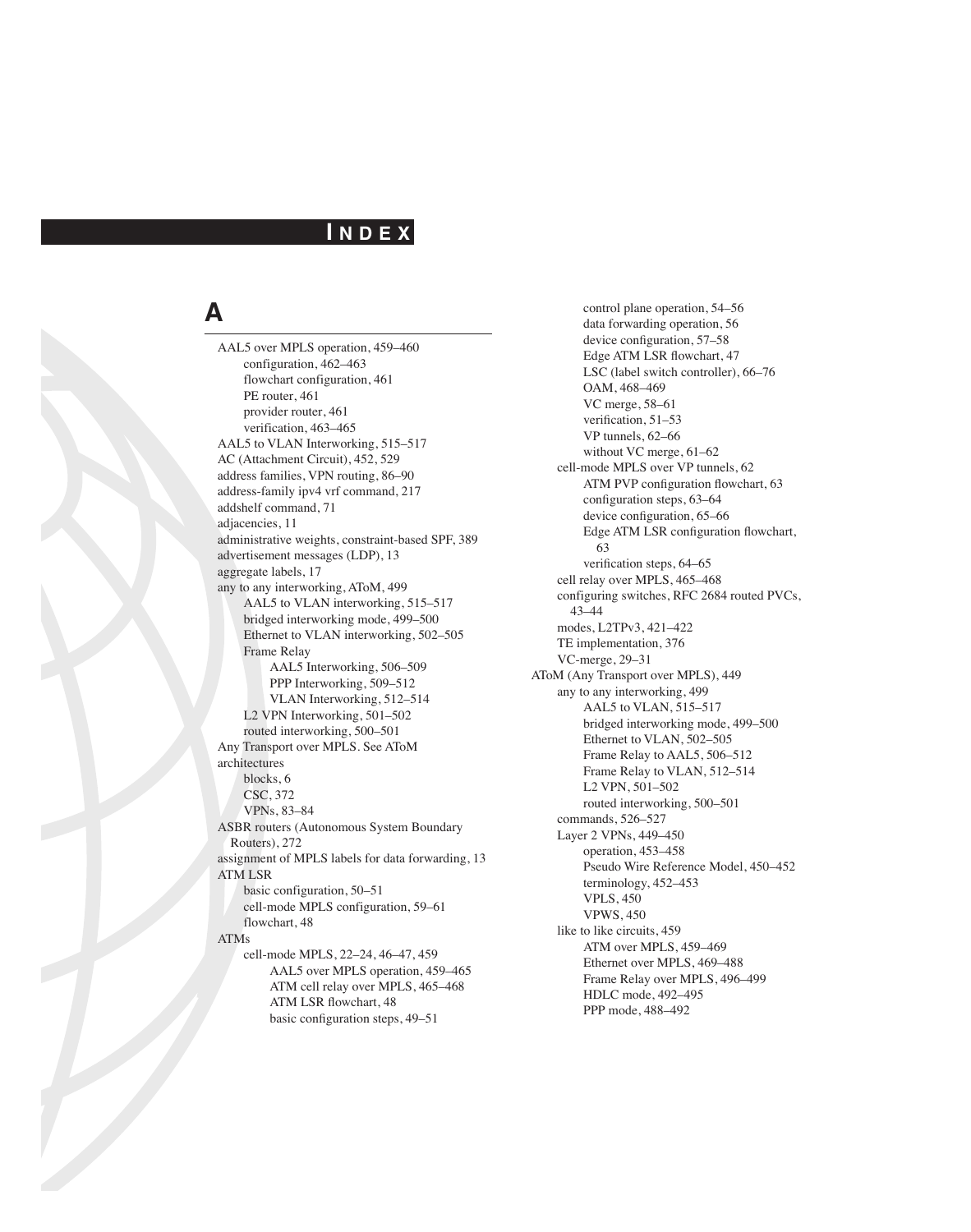local switching, 517 ATM to ATM, 522–524 Ethernet to Ethernet, 521–522 Ethernet to Frame Relay, 524–526 flowchart of configuration, 518 frame relay to frame relay, 519–521 QoS implementation, 599–602 Attachment Circuit (AC), 452, 529 auto configuration, VPLS, 530 auto-discovery, VPLS, 530 automatic route filters, VPNs, 105–106 Autonomous System Boundary Router (ASBR routers), 272 autonomous-system command, 186 available bandwidth (MPLS TE) versus maximum bandwidth, 386–387

#### **B**

backdoor links EIGRP PE-CE routing protocol, SoO attribute, 201–202 OSPF PE-CE routing, 168–171 configuration, 172–180 flowchart of configuration, 171 back-to-back VRF method, inter-provider VPN distribution, 273–274 configuration, 276–287 control plane forwarding, 274 data forwarding, 275 backup tunnels, FRR operation, 409 bandwidth command, 582 **BGP** communities, partitioning route-reflectors, 242–243 PE routers, 243–247 provider routers, 243–244 verification, 247 cost community, EIGRP PE-CE routing protocol, 199–200 CSC label exchange, 347 MPLS VPN superbackbone, 144–145 SoO (site of origin), 670 BGP PE-CE routing, 213–215 commands, 269 Hub and Spoke environment

same AS numbers, 266–268 unique AS numbers, 260–266 implementation flowchart, 216 route-reflectors, 225 confederations, 253–260 deployment methods, 225–231 partitioned, 236–247 peer groups, 248–253 RR configuration, 232–236 unique and same AS numbers, 217–218 CE routers, 218–219 configuration, 219–222 verification, 222–224 BGP PE-PE routing, VPN configuration, 99–102 MP-iBGP neighbor verification, 103 PE1-AS1 and PE2-AS1 router, 102–103 bgp rr-group command, 237 both keyword, 98 bottom-of-stack indicator, 9 BPX+LSC cell-mode MPLS verification, 73–76 configuring as ATM LSR, 67–68 BPX configuration, 69–71 Edge ATM LSR configuration, 73 LSC configuration, 72 bridged interworking mode, AToM, 499–500

### **C**

carrier supporting carrier. See CSC case studies BGP SoO, 670 CBTS (class-based tunnel selection), 649 configuration, 651–653 implementation, 649 verification, 652 commands, 671–673 Dynamic Layer 3 VPNs, 642–644 configuration, 647 L3 VPN over mGRE tunnels, 644 verification, 647 Hub and Spoke with EIGRP Topology, 659–661 Hub and Spoke with OSPF Topology, 654–656 router configuration, 656–657 verification, 656–658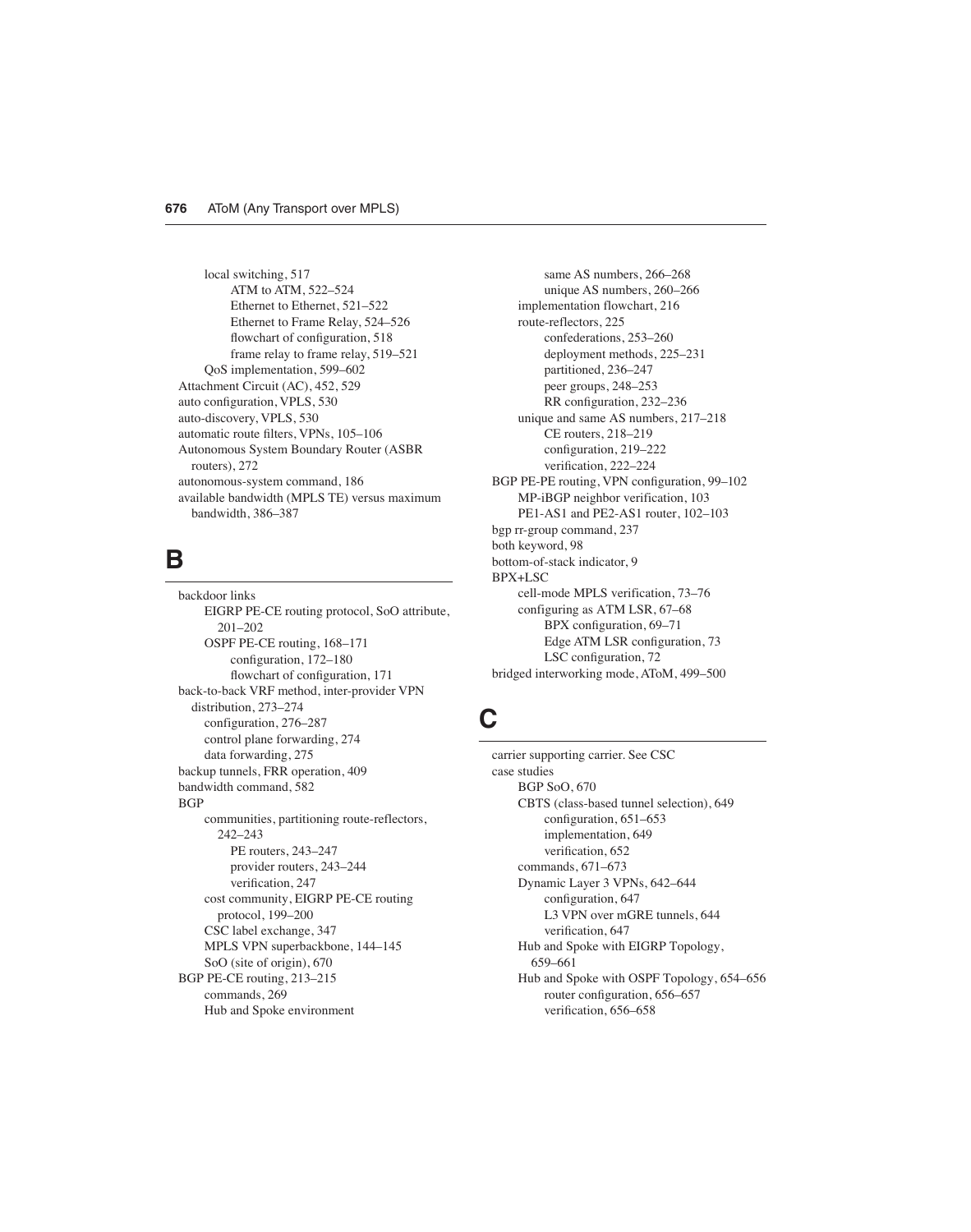inter-provider VPNs multi-homed inter-AS provider network, 335–343 route-reflector and BGP confederation implementation, 328–335 Layer 2 VPNs over Inter-AS topologies, 633–634 configuration, 636 pseudo-wire switching, 634–635 verification, 634 Layer 3 VPNs over Layer 2 VPN topology, 637 configuration, 637–642 pseudo-wire redundancy, 640 verification, 640–641 multicast VPNs, 609–610 configuration, 611 implementation, 613 operation, 610–611 verification, 615 multi-VRF CE, 616–617 based on source IP address, 620–623 configuration, 619–620, 630–632 device configuration, 617–618 HSRP integration, 624–625 multicast support, 627–628 NAT integration, 625–626 verification, 629 VPLS implementation with GSR 12000 series, 662 operation, 663–664 packet forwarding, 664–667 requirements, 667–669 CBR (Constraint Based Routing), 379, 385–386 CBTS (class-based tunnel selection), case study, 649 configuration, 651 final configuration, 653 implementation, 649 verification, 652 CE routers (customer edge routers), 84 back-to-back VRF method, 277–278 BGP PE-CE routing RR configuration, 233 unique and same AS numbers, 218–219 EIGRP PE-CE routing protocol, basic configuration, 191–195 OSPF PE-CE routing protocol, sham links, 176–180

RIPv2 PE-CE routing configuration, 124–125 static PE-CE routing, 115 VPLS configuration, 565 Direct Attachment Architecture, 545–546, 555 H-VPLS, 565 VPNs, 84, 95 CEF (Cisco Express Forwarding), 11, 35 cell interleaving with VC-merge, implementation, 30–31 cell-mode MPLS, 22–24 ATM VC-merge, 29–31 control VCs, 23 data plane forwarding operation, 25 enabling, 24–25 loop detection, 26–27 cell-mode MPLS over ATM, 46–47 ATM LSR flowchart, 48 basic configuration steps ATM LSR, 50–51 Edge ATM LSR, 49–50 control plane operation, 54–56 data forwarding operation, 56 device configuration, 57–58 Edge ATM LSR flowchart, 47 LSC (label switch controller), 66–67 BPX+LSC as ATM LSR, 67–73 verification with BPX+LSC, 73–76 VC merge, 58 ATM LSR configuration, 59 ATM LSR verification steps, 61 configuration flowchart, 59 device configuration, 60 Edge ATM LSR configuration steps, 59 verification, 51–53 VP tunnels, 62 ATM PVP configuration flowchart, 63 configuration steps, 63–64 device configuration, 65–66 Edge ATM LSR configuration flowchart, 63 verification steps, 64–65 without VC merge, 61–62 Cisco website, 59 class-based tunnel selection (CBTS), case study, 649 configuration, 651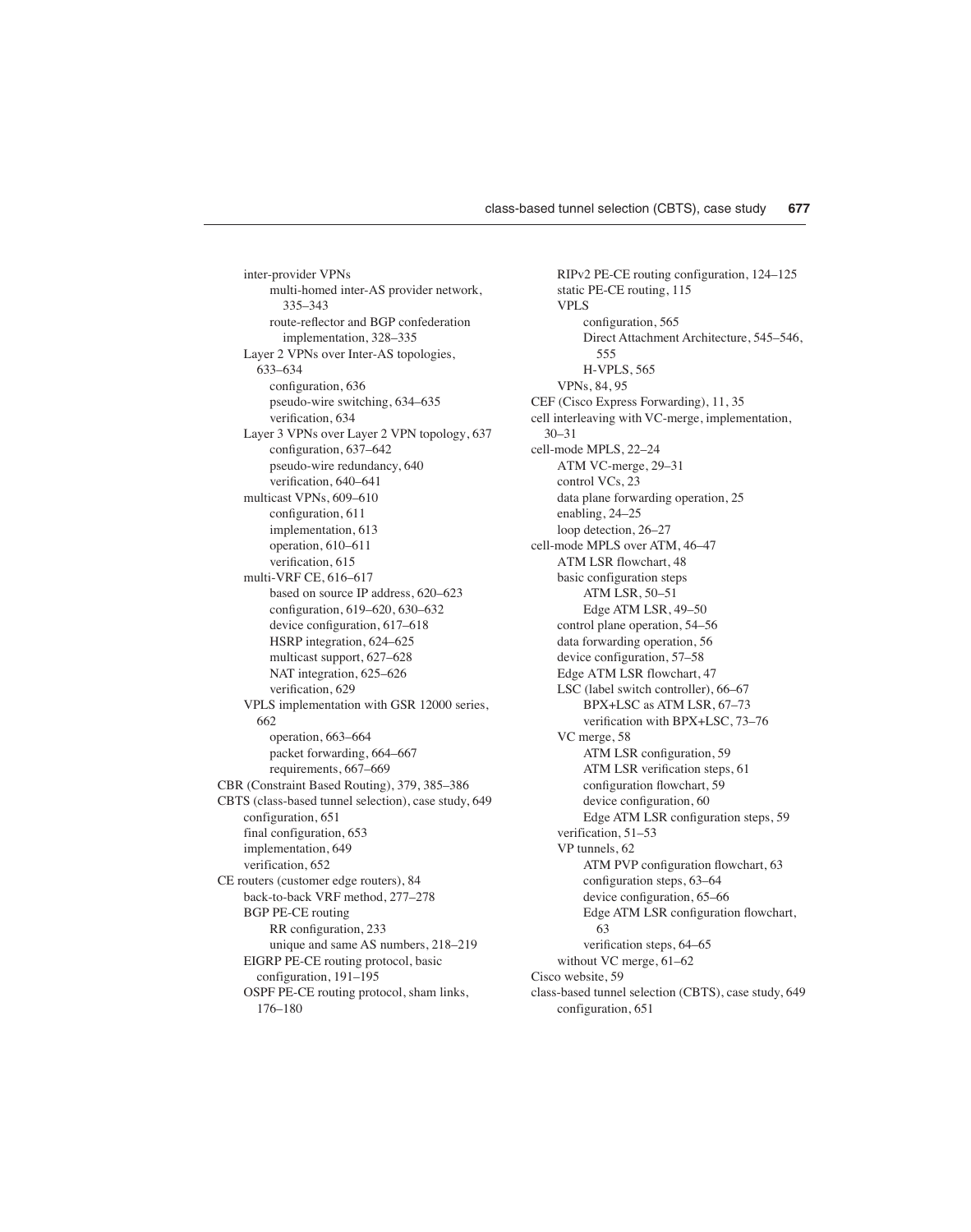final configuration, 653 implementation, 649 verification, 652 classification, QoS (quality of service), 570 DSCP, 570–573 IP precedence, 570–571 MPLS EXP bits, 573 ToS relationships, 570 cnfqbin command, 71 cnfrsrc command, 70 commands, 35, 671–673 AToM, 526–527 basic configuration, 76–77 BGP PE-CE routing, 269 CSC, 373 EIGRP PE-CE routing protocol, 211 inter-provider VPNs, 343 L2TPv3, 446–447 mpls label protocol, 13 MPLS TE, 416–417 OSPF PE-CE routing protocol, 180 QoS, 605–607 RIP PE-CE routing, 138–139 static PE-CE routing, 120 VPLS configuration, 566–567 VPN configurations, 107–109 confederations, BGP PE-CE routing, 253–254 implementation flowchart, 254 PE routers, 256–259 verification, 259–260 configurations AAL5 over MPLS operation, 462–463 BGP PE-CE routing Hub and Spoke environment, 261–263 unique and same AS numbers, 219–222 CBTS (class-based tunnel selection), 651–653 cell-mode MPLS over ATM, 46–47 ATM LSR flowchart, 48 basic steps, 49–51 control plane operation, 54–56 data forwarding operation, 56 devices, 57–58 Edge ATM LSR flowchart, 47 LSC (label switch controller), 66–76 VC merge, 58–61 verification, 51–53 VP tunnels, 62–66 without VC merge, 61–62

CSC network deployment carrier not running MPLS, 351–357 carrier providing MPLS VPN service, 367–370 carrier running MPLS, 360–363 dynamic Layer 3 VPNs, 647 EIGRP PE-CE routing protocol networks using BGP cost community and SoO attribute, 205–209 no BGP cost community or SoO attribute, 203–204 SoO attribute, 202 verification of BGP cost community and SoO attribute, 209–211 with BGP cost community or SoO attribute, 204 frame mode MPLS, 35–36, 41–46 inter-provider VPNs distribution, back-to-back VRF method, 276–287 non-VPN transit provider, 318–327 L2TPv3, 424–426, 437 Layer 2 VPNs over Inter-AS, 636 Layer 3 VPNs over Layer 2 VPN, 637–639, 642 MPLS TE, 393 dynamic and explicit paths, 397–400, 404–408 flowchart, 393–396 FRR (Fast ReRoute), 409–410 implementation of MPLS VPN over TE tunnels, 411–416 unequal cost load balancing, 408–409 verification of tunnel creation, 400–404 multicast VPNs, 611 multi-hop MP-eBGP method, 302 ASBRs, 304–305 flowchart, 302–304 verification, 305–307 multi-VRF CE, 619–620, 630–632 next-hop-self method, 291 ASBRs configuration, 291–293 verification, 293–294 OSPF PE-CE routing, 154 differing customer process ID, 155–166 differing process ID, 166–168 protocol, sham links, 172–180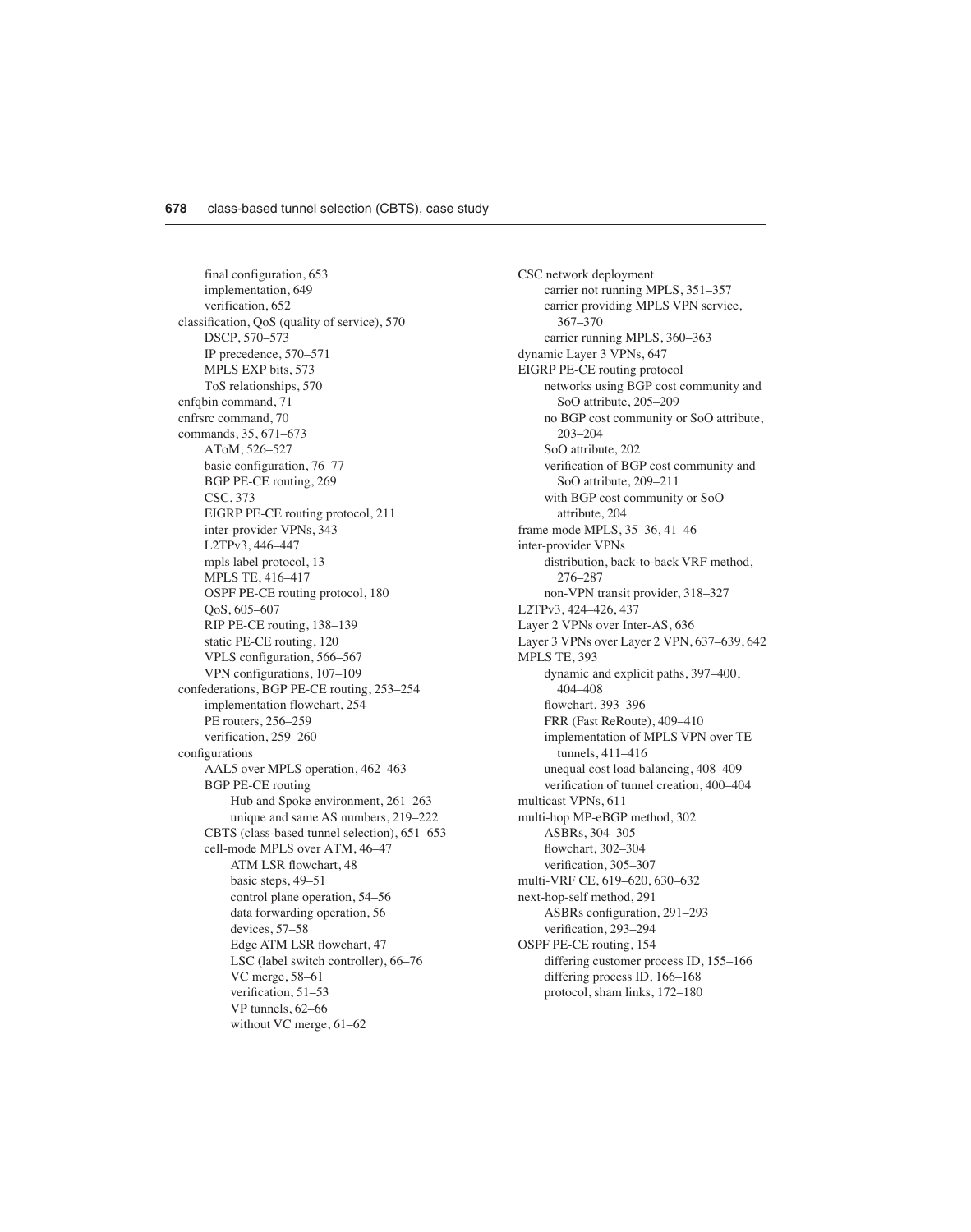PPP over MPLS, 490 redistribute connected method, 297–298 control plane forwarding, 299 routers, 298–299 verification, 299 RIPv1 PE-CE routing, 135–136 RIPv2 PE-CE routing, 122–124 CE routers, 124–125 PE routers, 125–128 static PE-CE routing, 113–114 VPNs, 95 BGP PE-PE routing, 99–103 CE routers, 95 forwarding on PE routers, 96–98 label verification, 104–105 PE1-AS1 router, 98–99 provider routers, 103–104 VRF verification on PE routers, 99 congestion avoidance, QoS queuing, 574 management, QoS queuing, 573 Conservative Label Retention Mode, 16 Constraint Based Routing, 379 constraint-based SPF, MPLS TE operation, 388–390 control planes, 6 AToM, 456–457 cell-mode MPLS configuration, 54–56 CSC network deployment carrier not running MPLS, 350 carrier providing MPLS VPN service, 366–367 carrier running MPLS, 359–360 forwarding, inter-provider VPN distribution,  $274$ frame mode MPLS, 38–39 inter-provider VPN distribution, 308, 316 RIPv2 PE-CE routing, 129–132 transporting VPNv4 multi-hop MP-eBGP method, 301 next-hop-self method, 289 redistribute connected method, 295 redistributed connected method, 299 VPN routing, 91–93 control VCs, 23 control words, AToM operation, 457–458 count to infinity, EIGRP PE-CE routing protocol, 197–198

CSC (carrier supporting carrier), 345 architecture benefits, 372 basics, 345–347 commands, 373 deployment, 348 carrier not running MPLS, 348–358 carrier providing MPLS VPN service, 365–371 carrier running MPLS, 359–365 customer edge routers, 84 customer networks, VPNS, 80–83 customer sites, VPNs, 79–82

#### **D**

data forwarding cell-mode MPLS configuration, 56 CSC network deployment carrier not running MPLS, 350 carrier providing MPLS VPN service, 367 carrier running MPLS, 360 inter-provider VPN distribution, 275, 316 next-hop-self method, 289 redistribute connected method, 295 RIPv2 PE-CE routing, 132–133 Data MDTs, 610 data planes, 6, 11 AToM, 457 forwarding, frame mode MPLS, 39 LFIB, 11 operation in cell-mode MPLS, 25 PPP over MPLS, 492 transporting VPNv4, multi-hop MP-eBGP method, 301 VPN routing, 93–94 dedicated PE peer-to-peer models, VPNs, 82 dedicated routers, route-reflector deployment, 229–230 Default MDTs, 610 Demultiplexer Field, 453 deployment CSC, 348 carrier not running MPLS, 348–358 carrier providing MPLS VPN service, 365–371 carrier running MPLS, 359–365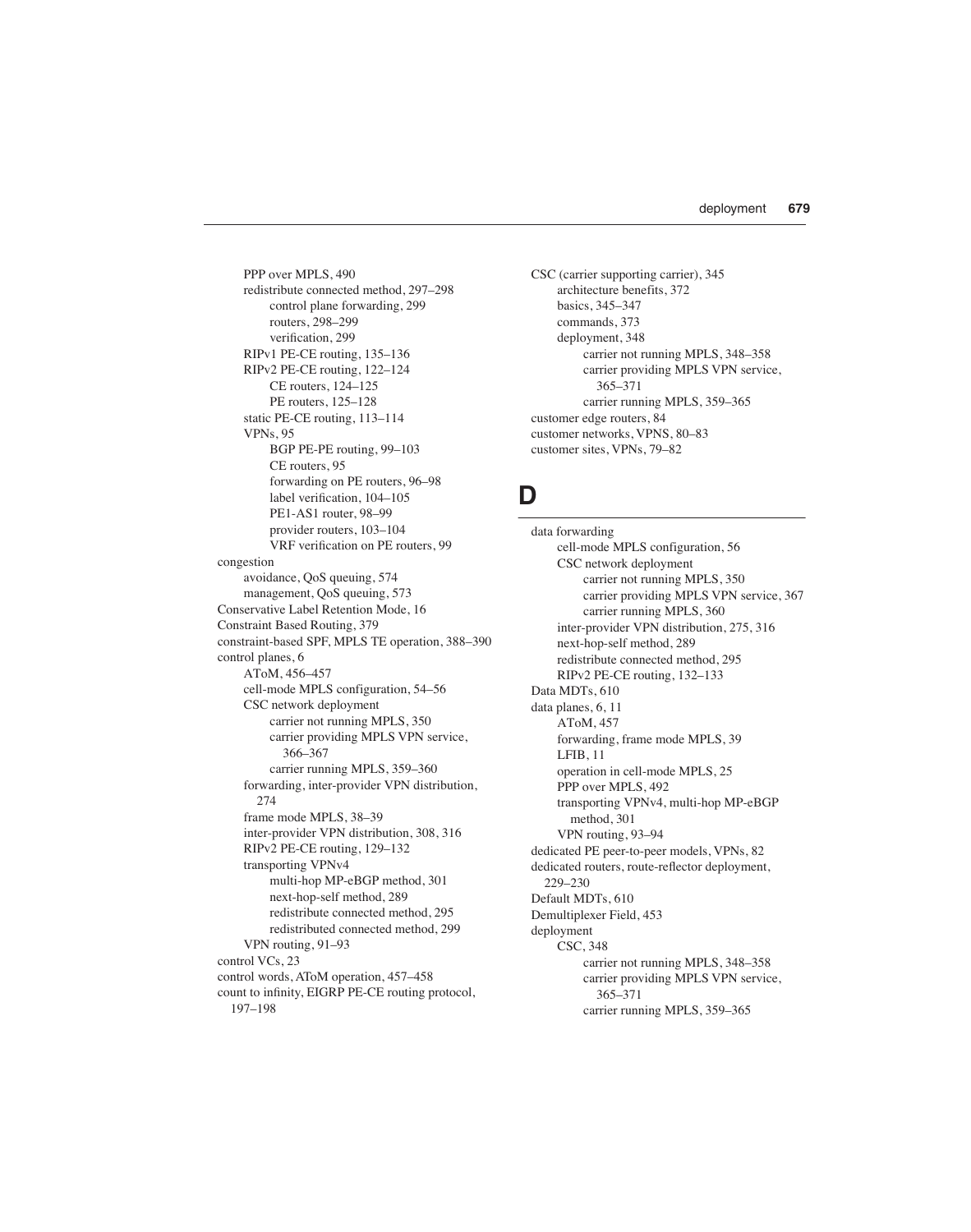route-reflectors dedicated routers, 229–230 partitioning, 230–231 PE routers, 225–227 provider routers, 227–228 devices cell-mode MPLS configuration, 57–58 over VP tunnels, 65–66 VC merge, 60 configuring RFC 2684 routed PVCs, 45–46 frame mode MPLS, 40–41 L2TPv3 dynamic tunnels, 435 static tunnel, 430 multi-VRF CE, 617–618 PPP over MPLS configuration, 490 static PE-CE routing CE routers, 115 PE routers, 116–118 provider routers, 115–116 Direct Attachment Architecture, VPLS, 535 dot1q tunnel mode and Layer 2 tunneling, 546–555 flowchart of configuration, 537–538 port and 802.1Q VLAN mode, 538–546 disabling TTL propagation, 20 discovery messages (LDP), 13, 35 distributed keywords, 35 domain-id command, 145 dot1q Tunnel Mode, Ethernet over MPLS, 484–488 downstream, 8, 15 drop probability, DSCP, 570 dspcds command, 69 dsprsrc command, 70 dsptrks command, 69–71 Dynamic Layer 3 VPNs, case study, 642–644, 647 dynamic paths, configuring with MPLS TE, 397–400, 404–408 dynamic tunnels, L2TPv3 configuration, 431–432 devices, 435 operation verification, 432–435

#### **E**

Edge ATM LSR basic configuration, 49–50

cell-mode MPLS configuration, 59 over ATM, 73 flowchart, 47 EIGRP, hub and spoke topology, 659–661 EIGRP PE-CE routing protocol, 180–181 BGP cost community feature, 199–200 command summary, 211 configuration networks using BGP cost community and SoO attribute, 205–209 no BGP cost community or SoO attribute, 203–204 verification of BGP cost community and SoO attribute, 209–211 with BGP cost community or SoO attribute, 204 flowchart of configuration, 184–195 route propagation AS same on PE routers, 182–183 differing AS on PE routers, 183–184 routing loops, 195 count to infinity, 197–198 multi-homed sites, 195–196 re-injecting multi-homed sites, 197 SoO attribute, 200 backdoor link, 201–202 configuration, 202 multi-homed sites, 201 suboptimal routing, 198 E-LSRs (Edge-Label Switch Routers), 7 Emulated VC, 452 Emulated VC Encapsulation, 453 enabling cell-mode MPLS, 24–25 Ethernet L2TPv3, 421 over MPLS, 469 dot1q Tunnel Mode, 484–488 port mode, 469–472 switch-based, 476–484 VLAN mode, 472–475 VLAN rewrite, 476 to VLAN interworking, 502–505 explicit paths, configuring with MPLS TE, 397–400, 404–408 EXPLICIT\_ROUTE object, 384 explicit-null labels, 17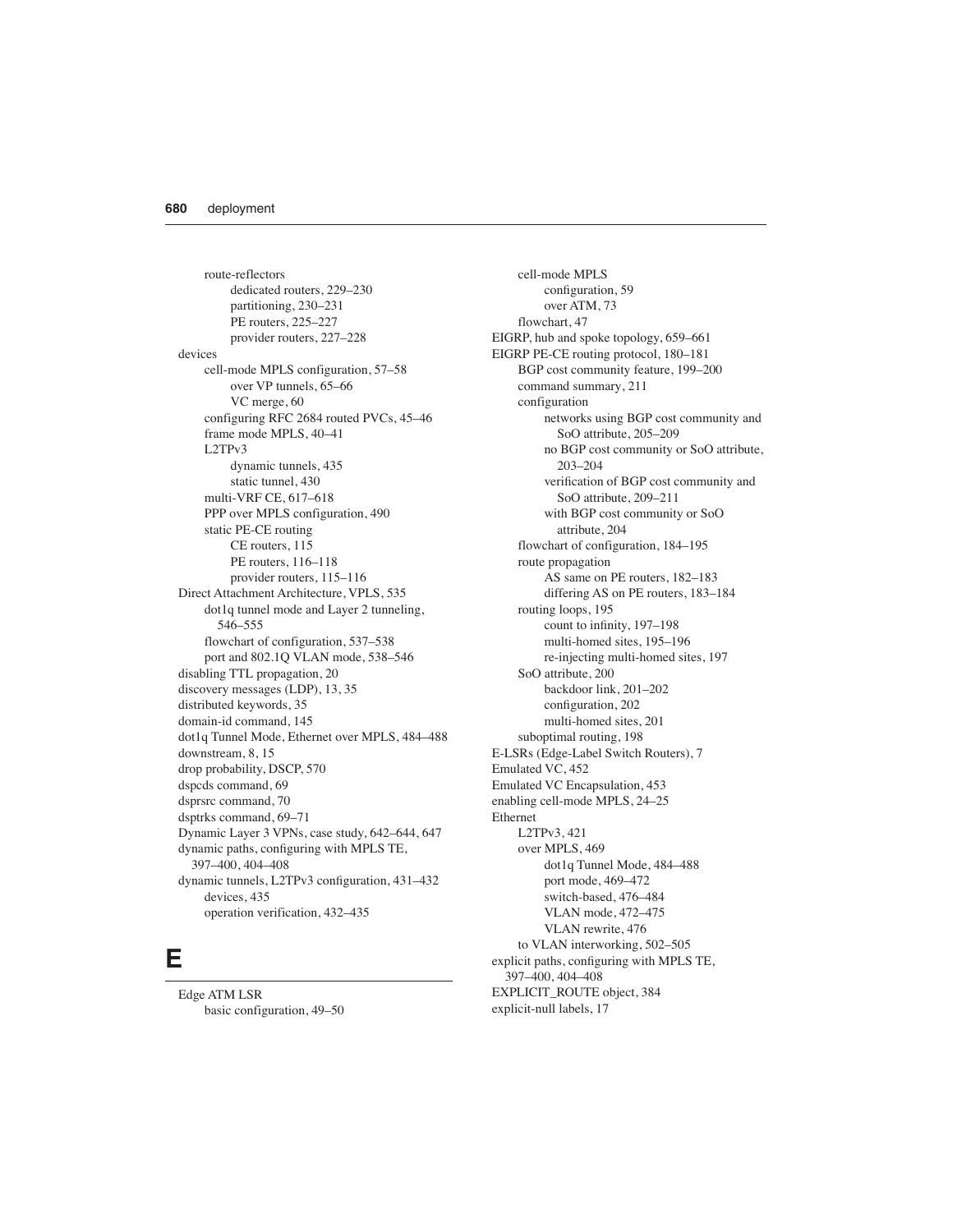Export Route Targets, VPN routing, 88 extended port command, 72 Extranet VPNs, 90

### **F**

Fast ReRoute, 409 FEC (forwarding equivalence path), 6 filters, partitioning route-reflectors, 237 flowchart (configuration flowchart), MPLS TE, 393–396 frame mode MPLS configuration, 35–36 control plane, 38–39 data plane forwarding, 39 devices, 40–41 RFC 2684 routed PVCs, 41–43 configuration steps, 43 core ATM switches, 43–44 device configuration, 45–46 verification steps, 44–45 verification, 36–38 frame relay, L2TPv3, 421 Frame Relay over MPLS, AToM, 496–499 Frame Relay to AAL5 Interworking, 506–509 Frame Relay to PPP Interworking, 509–512 Frame Relay to VLAN Interworking, 512–514 frame-mode MPLS, 18–22 FRR (Fast ReRoute), 409–410

# **H**

HDLC mode, AToM, 492–495 headend routers (MPLS TE), 376, 380 hierarchical VPLS. See H-VPLS HSRP support for MPLS VPN, 617 Hub and Spoke environments BGP PE-CE routing same AS numbers, 266–268 unique AS numbers, 260–266 EIGRP Topology, case study, 659–661 OSPF Topology, case study, 654–656 router configuration, 656–657 verification, 656–658

H-VPLS (hierarchical VPLS), 555–557 CE routers, 565 flowchart of configuration, 557 PE routers, 561–563 Q-in-Q mode, 558–559 service verification, 559–561 user PE routers, 563–565

### **I**

iBGP (Internal BGP), 87 IGP CSC label exchange, 346 metric, constraint-based SPF, 389 routing protocol configuration, 35 implementation, QoS, 575–576 implicit-null labels, 17 Import Route targets, VPN routing, 88 inbound filters, partitioning route-reflectors, 237–239 BGP communities, 242–247 verification, 241–242 interfaces, LC-ATM, 23 Internal BGP (iBGP), 87 inter-provider VPNs basics, 271–273 case studies multi-homed inter-AS provider network, 335–343 route-reflector and BGP confederation implementation, 328–335 commands, 343 distribution options back-to-back VRF method, 273–287 MP-eBGP for VPNv4 method, 287–307 multi-hop MP-eBGP between , routereflectors method, 307–309 non-VPN transit provider, 315–327 Intranet VPNs, 90 IP, TE implementation, 375 ip multicast-routing vrf command, 611 ip route-cache cef command, 35 IP to Label TTL propagation, 20 IPv4, enabling MPLS, 36 IS-IS extensions, MPLS TE operation, 391–393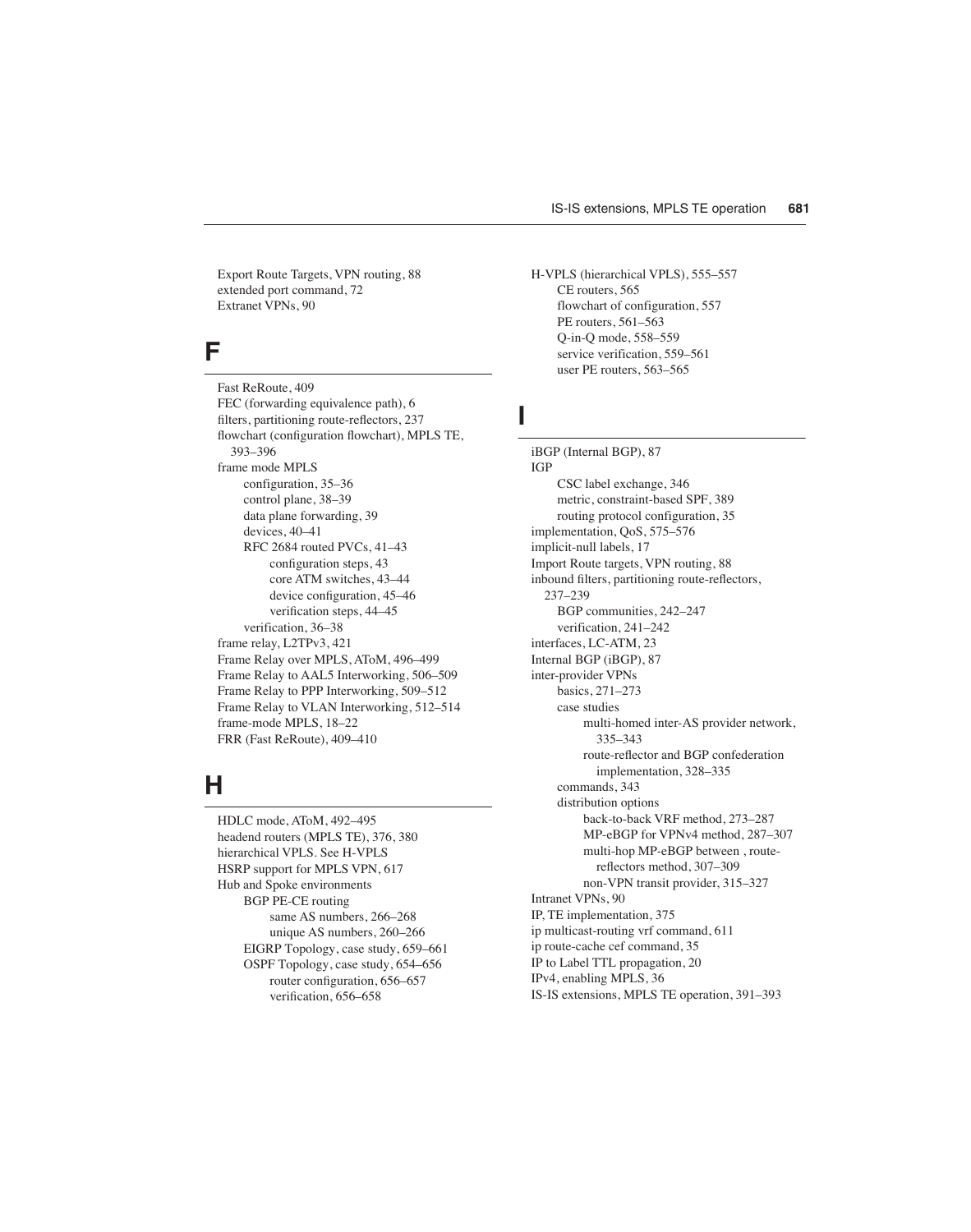## **J–L**

L2 VPN Interworking, 501–502 L2TP Class, 426 L2TPv2 (Layer 2 tunneling protocol version 2), 419 L2TPv3 (Layer 2 tunneling protocol version 3) basics, 419 header format, 424 modes of operation, 421–422 prerequisites, 422 server card on GSR 12000 series router, 422–424 services, 419–421 commands, 446–447 configuration, 424–426 dynamic tunnel configuration, 431–432 devices, 435 operation verification, 432–435 L3VPN implementation, 436–437 configuration, 437 PE router configuration, 442–446 verification, 440–441 QoS implementation, 604 static tunnel configuration, 426–429 devices, 430 operation verification, 429–430 L3VPNs (layer 3 VPNs), 436 L2TPv3, 436–437 configuration, 437 PE router configuration, 442–446 verification, 440–441 over Layer 2 VPN topology, 637 configuration, 637–639, 642 pseudo-wire redundancy, 640 verification, 640–641 label switch controller. See LSC Label VCs (LVCs), 66 labels, 8–9 aggregate, 17 allocation process, 385 assignment, 13 bottom-of-stack indicator, 9 CSC, 346–347 distribution downstream-on-demand, 15 penultimate hop popping, 17 unsolicited downstream, 15

explicit-null, 17 implicit-null, 17 imposition, 9 stack, 9 untagged, 17 VPN configuration, verification, 104–105 Layer 2 tunneling protocol version 3. See L2TPv3 Layer 2 VPNs AToM, 449–450 any to any interworking, 499–517 commands, 526–527 like to like circuits, 459–499 local switching, 517–526 operation, 453–458 Pseudo Wire Reference Model, 450–452 terminology, 452–453 VPLS, 450 VPWS, 450 over Inter-AS topologies, 633–634 configuration, 636 pseudo-wire switching, 634–635 verification, 634 QoS, 599 AToM, 599–602 L2TPv3, 604 VPLS, 602–603 Layer 3 VPNs, L2TPv3, 436–437 configuration, 437 PE router configuration, 442–446 verification, 440–441 over Layer 2 VPN topology, 637 configuration, 637–639, 642 pseudo-wire redundancy, 640 verification, 640–641 layer2vpn pseudowire switching, 633 L-bit (RSVP path message), 384 LC-ATM interfaces, 23 LDP label mapping, 454–456 message format, 27 router ID assignment, 35 session establishment, 13 LFIB (Label Forwarding Information Base), 11 LIB (Label Information Base), 11 Liberal Label Retention Mode, 16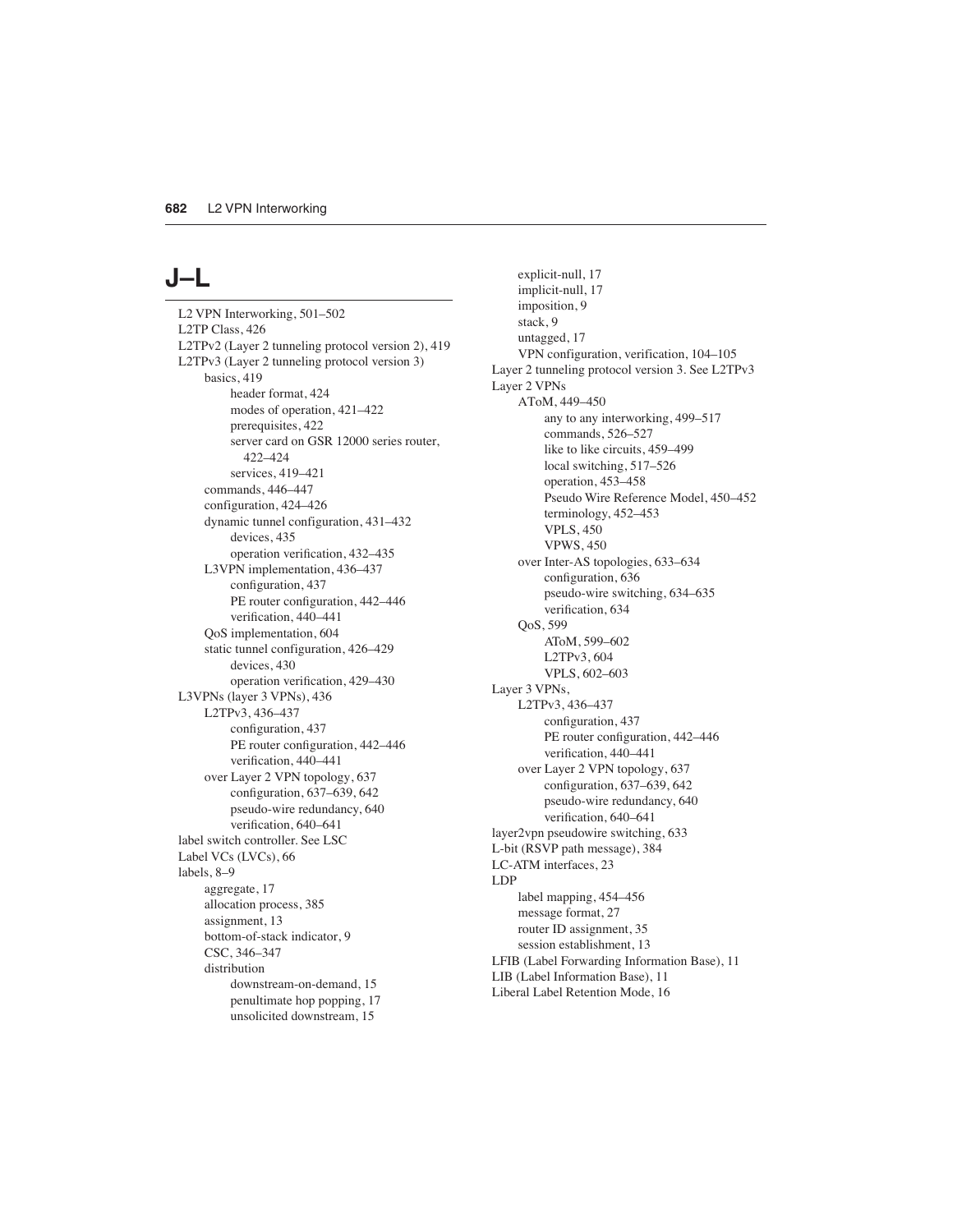like to like circuits, AToM, 459 ATM over MPLS, 459–469 Ethernet over MPLS, 469–488 Frame Relay over MPLS, 496–499 HDLC mode, 492–495 PPP mode, 488–492 link protection, FRR MPLS TE configuration, 409–410 LLC/SNAP encapsulation, 41 load balancing, unequal cost load balancing, 408–409 local switching, AToM, 517 ATM to ATM, 522–524 Ethernet to Ethernet, 521-522 Ethernet to Frame Relay, 524–526 flowchart of configuration, 518 frame relay to frame relay, 519–521 long pipe mode, QoS tunnel mode, 579–580 loops detection, 26–27 prevention, with frame-mode MPLS, 20–22 LSC (label switch controller), 22, 66 cell-mode MPLS implementation, 66–67 BPX+LSC as ATM LSR, 67–73 verification with BPX+LSC, 73–76 LSPs (Label Switched Paths), 4, 7 LSRs (label switch routers), 6, 15 LVCs (Label VCs), 66

#### **M**

MAC Addressing Learning, VPLS, 531, 533 MAC Addressing Withdrawal, VPLS, 533–534 marking, QoS (quality of service), 570 DSCP, 570–573 IP precedence, 570–571 MPLS EXP bits, 573 ToS relationships, 570 maximum bandwidth (MPLS TE) versus available bandwidth, 386–387 messages implementation of RSVP for TE, 380 RSVP Error messages, 381–382 RSVP PATH message, 380, 383 RSVP RESERVATION messages, 381, 385 RSVP Tear messages, 382 LDP, 13, 27

modular QoS CLI (MQC), 581–584 MP-BGP (Multiprotocol BGP), 86–90 MP-eBGP (Multiprotocol eBGP), 272 inter-provider VPN distribution method, 287–288 multi-hop MP-eBGP between ASBRs, 301–307 next-hop-self method, 288–294 redistribute connected method, 294–299 MP-iBGP neighbors, verification, 103 MPLS, VPN superbackbone, 144–145 mpls atm control-vc command, 51 mpls atm vpi command, 73 mpls atm vp-tunnel vpi vc-range command, 63 MPLS EXP bits, QoS (quality of service), 573 mpls label protocol command, 13, 35 mpls ldp atm vc-merge command, 60 mpls ldp router-id command, 36 MPLS TE (MPLS Traffic Engineering), 375 commands, 416–417 configuration, 393 dynamic and explicit paths, 397–400, 404–408 flowchart, 393–396 FRR (Fast ReRoute), 409–410 implementation of MPLS VPN over TE tunnels, 411–416 unequal cost load balancing, 408–409 verification of tunnel creation, 400–404 theory, 377 CBR (Constraint Based Routing), 385–386 constraint-based SPF, 388–390 implementation of RSVP, 380–382 IS-IS extensions, 391–393 maximum versus available bandwidth, 386–387 OSPF extension, 390–391 overview, 377–380 RSVP operation, 382–385 mpls traffic-eng backup-path tunnel tunnel100 command, 410 MQC (modular QoS CLI), 581–584 multicast VPNs, 609–610 configuration, 611 implementation, 613 operation, 610–611 verification, 615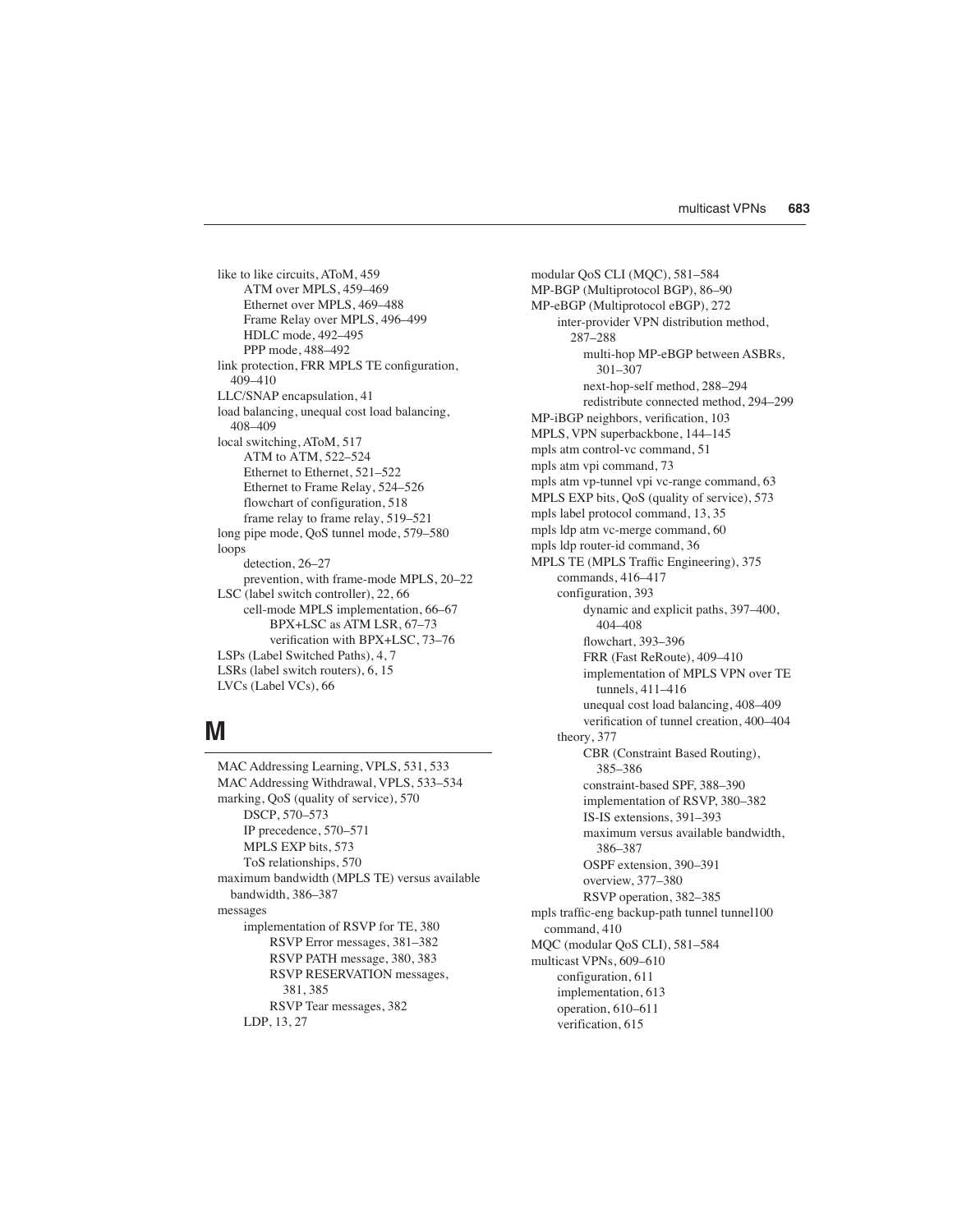multi-homed inter-AS provider networks, case studies, 335–343 multi-homed sites, EIGRP PE-CE routing protocol routing loops, 195–197 SoO attribute, 201 multi-hop MP-eBGP method inter-provider VPN distribution method, 307–309 transporting VPNv4, 301 configuring, 302–307 control plane forwarding, 301 data plane forwarding, 301 Multiprotocol BGP (MP-BGP), 86–90 Multiprotocol eBGP. See MP-eBGP multiprotocol label switching traffic, engineering, 375 multi-VRF CE, 616–617 based on source IP address, 620–623 configuration, 619–620, 630–632 device configuration, 617–618 HSRP integration, 624–625 multicast support, 627–628 NAT integration, 625–626 verification, 629

## **N**

NAT Integration with MPLS VPNs feature, 617 neighbor as-override command, 266 neighbor ip-address activate command, 101 neighbor ip-address send-community both command, 101 neighbor ip-address send-community extended command, 101 network command, 114, 185 network PE (n-PE), 555–556 networks, VPNs, 80 next-hop-self method, transporting VPNv4, 288–289 configuration, 291–294 control plane forwarding, 289 data forwarding, 289 flowchart for configuration, 290 next-hop-self neighbor command, 101 no auto-summary command, 185 no ip vrf forwarding command, 98

non-VPN transit provider, inter-provider VPN distribution method, 315–316 configuration, 318–327 control plane forwarding, 316 data forwarding, 316 flowchart of configuration, 318 notification messages (LDP), 13 n-PE (network PE), 555–556

### **O**

OAM (Operations, Administration, and Maintenance), 468–469 objects, RSVP operation in MPLS TE, 382–383 Opaque LSAs, MPLS TE operation, 390–391 Open Shortest Path First PE-CE routing protocol, 141 Operations, Administration, and Maintenance (OAM), 468–469 Organizational Unique Identifier (OUI), 540 OSPF extension, MPLS TE operation, 390–391 OSPF PE-CE routing protocol (Open Shortest Path First PE-CE routing protocol), 141–142 command summary, 180 configuration, 154 differing customer process ID, 155–166 differing process ID, 166–168 MPLS VPN superbackbone, 144–145 route propagation domain ID different on PE routers, 148–149 domain ID same on PE routers, 147–148 impact of domain ID configuration, 149–150 routing loops, 150–151 down bit, 151–152 route tag, 152–154 sham links, 168–171 configuration, 172–180 flowchart of configuration, 171 traditional model, 142–143 OUI (Organizational Unique Identifier), 540 outbound filters, partitioning route-reflectors, 237 outbound route files, VPNs, 105–106 outgoing labels, 17 overlay models, VPNs, 80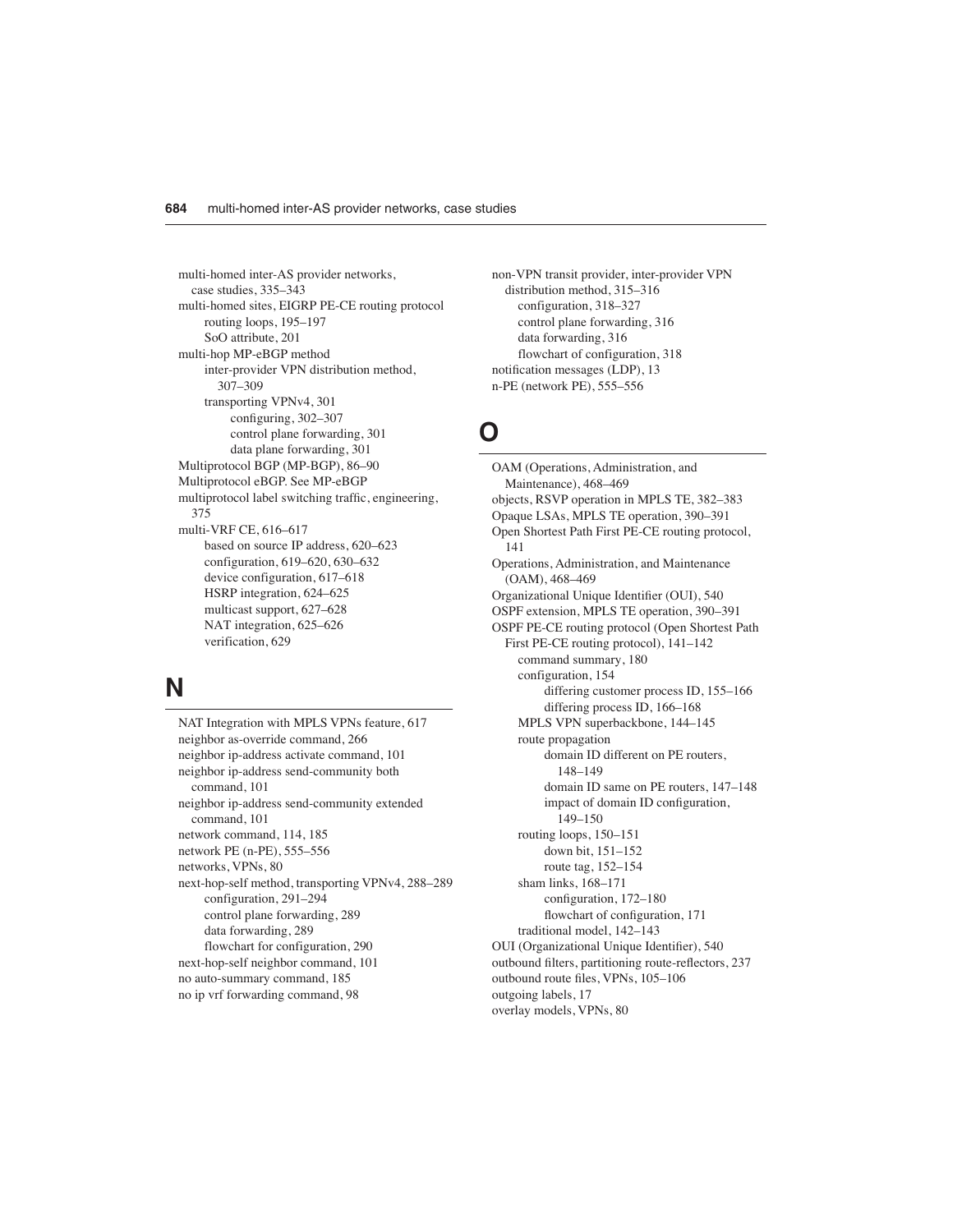## **P**

Packet Switched Network (PSN), 452, 530 partitioned route-reflectors, 230–231, 236–247 path vector TLVs, cell-mode MPLS loop detection, 27 PDUs (Protocol Data Units), 453 PE routers (provider edge routers), 84 AAL5 over MPLS operation, 461 back-to-back VRF method, 278–285 BGP PE-CE routing confederations, 256–259 partitioning route-reflectors, 243–247 RR configuration, 232–233 EIGRP PE-CE routing protocol, 182–184, 187–190 L2TPv3, L3VPN configuration, 442–446 OSPF PE-CE routing protocol, 157–162, 173–180 RIPv2 PE-CE routing configuration, 125–128 route-reflector deployment, 225–227 static PE-CE routing, 116–118 VPLS Direct Attachment Architecture, 543–545, 551–555 H-VPLS, 561–565 VPN configuration, 84, 95 BGP PE-PE routing, 99–103 forwarding, 96–98 VRF verification, 99 VRFs (virtual routing and forwarding tables), 85–86 PE to P tunnels, verification of MPLS TE over TE, 415–416 PE to PE tunnels, verification of MPLS TE over TE, 414–415 PE1-AS1 routers BGP PE-PE routing, 102–103 VPN configuration, 98–99 PE2-ASi routers, BGP PE-PE routing, 102–103 PE-CE routing protocol commands, 138–139 EIGRP PE-CE, 180–181 BGP cost community feature, 199–200 command summary, 211 configuration, 203–211 flowchart of configuration, 184–195

route propagation, 182–184 routing loops, 195–198 SoO attribute, 200–202 suboptimal routing, 198 OSPF (Open Shortest Path First), 141–142 command summary, 180 configuration, 154–168 MPLS VPN superbackbone, 144–145 route propagation, 147–150 routing loops, 150–154 sham links, 168–180 traditional model, 142–143 RIPv1, 133 configuration, 135–136 verification, 136–138 RIPv2, 121 configuration, 122–128 control plane forwarding operation, 129–132 data forwarding operation, 132–133 implementation flowchart, 122 verification, 128–129 static, 111–112 command reference, 120 configuration, 113–114 devices, 115–118 implementation flowchart, 112–113 verification, 118–120 peer groups, route-reflectors, 248–249 provider routers, 249–251 verification, 251–253 peer-to-peer models, VPNs, 81 penultimate hop popping, 17–18 per-VRF default MDTs, 610 physical interfaces, 421 pipe mode, QoS tunnel mode, 578 police command, 582 port mode, Ethernet over MPLS, 469–472 PPP mode, AToM, 488–489 configuration, 490 data plane, 492 device configuration, 490 flowchart configuration, 489 verification, 490–492 priority command, 582 Protocol Data Units (PDUs), 453 provider edge routers. See PE routers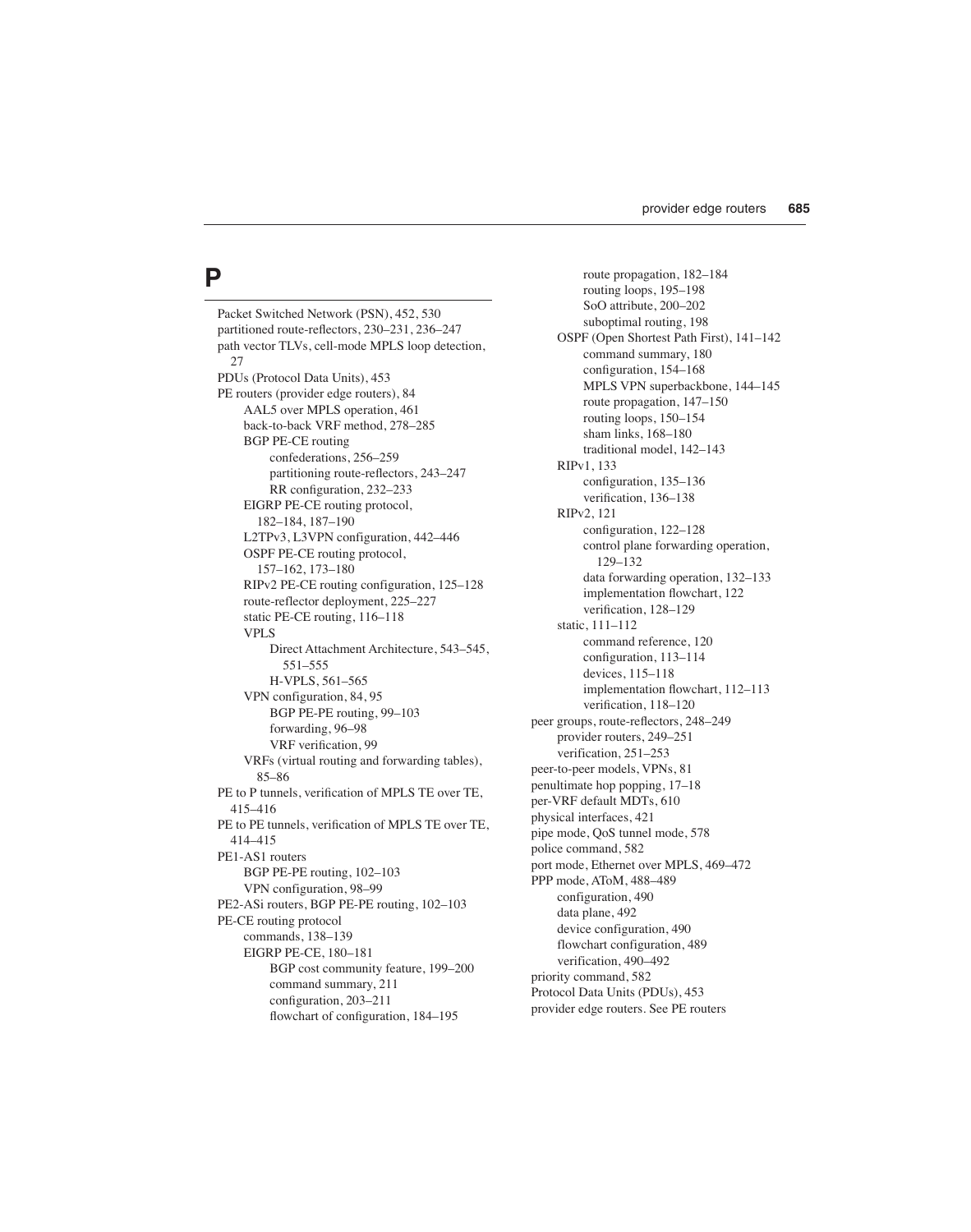provider networks, VPNs, 80, 84 provider routers, 80, 84 AAL5 over MPLS operation, 461 back-to-back VRF method, 278–285 BGP PE-CE routing partitioning route-reflectors, 243–244 peer groups, 249–251 RR configuration, 233–234 OSPF PE-CE routing protocol, 157–162 route-reflector deployment, 227–228 static PE-CE routing, 115–116 VPN configuration, 95, 103–104 Pseudo Wire Reference Model, Layer 2 VPN transport, 450–452 pseudowire classes, 426 pseudowire control encapsulation, 424 pseudo-wires redundancy, Layer 3 VPNs over Layer 2 VPN, 640 switching, 634–635 VPLS, 530 PSN (Packet Switched Network), 452, 530 PVCs, TE implementation with ATM, 376

### **Q**

Q-in-Q tunnels, H-VPLS, 556 QoS (Quality of Service), 569–570 classification, 570 DSCP, 570–573 IP precedence, 570–571 MPLS EXP bits, 573 ToS relationships, 570 commands, 605–607 implementation, 575–576 Layer 2 VPN, 599 AToM, 599–602 L2TPv3, 604 VPLS, 602–603 marking, 570 DSCP, 570–573 IP precedence, 570–571 MPLS EXP bits, 573 ToS relationships, 570 MQC (modular QoS CLI), 581–584 queuing, 573–575

topology, 585–586 short pipe mode implementation, 596–598 uniform mode implementation, 586–596 tunnel modes, 576 long pipe, 579–580 pipe, 578 short pipe, 579 uniform, 577–578 qualified learning, 533 Quality of Service. See QoS queuing, QoS (quality of service), 573–575

#### **R**

random-detect command, 582 raw mode, L2TPv3, 421 RECORD\_ROUTE object, 384 redistribute connected command, 114, 295 redistribute connected method, transporting VPNv4, 294 configuration, 297–299 control plane, 295 data forwarding, 295 flowchart for configuration, 296 resource reservation protocol, 380 RFC 2684 routed PVCs, frame mode MPLS, 41–43 configuration steps, 43 core ATM switches, 43–44 device configuration, 45–46 verification steps, 44–45 RIPv1 PE-CE routing, 133 configuration, 135–136 verification, 136–138 RIPv2 PE-CE routing, 121 configuration, 122–124 CE routers, 124–125 PE routers, 125–128 control plane forwarding operation, 129–132 data forwarding operation, 132–133 implementation flowchart, 122 verification, 128–129 Route Distinguisher, VPN routing, 86–90 Route Targets, VPN routing, 86–90 routed interworking, AToM, 500–501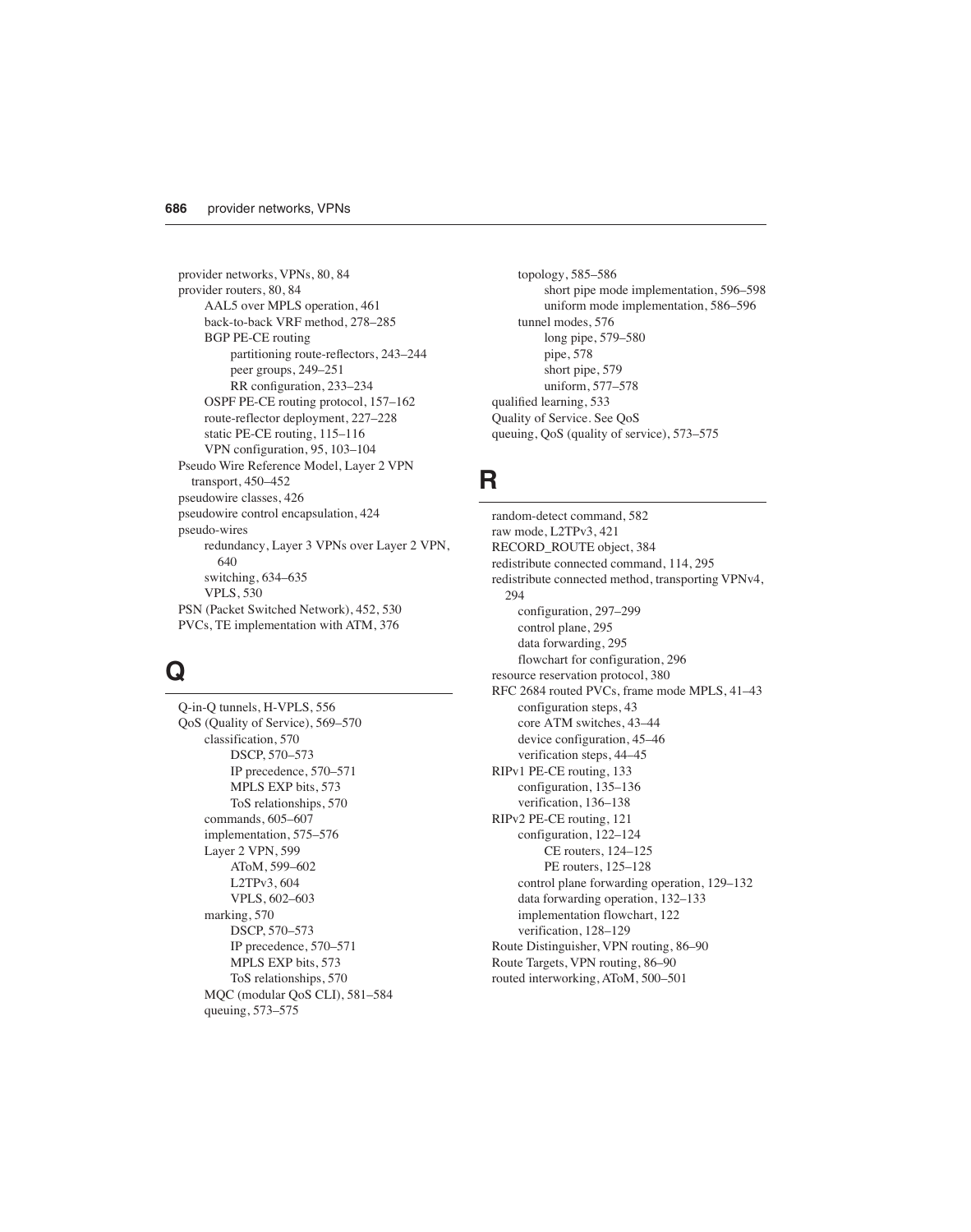route-reflectors BGP PE-CE routing, 225 confederations, 253–260 deployment methods, 225–231 partitioned, 236–247 peer groups, 248–253 RR configuration, 232–236 multi-hop MP-eBGP inter-provider VPNs distribution, 307–309 routers E-LSRs, 7 LSRs, 6 provider, 80 redistributed connected method, 298–299 VPNs, 84 address families, 86–90 control plane operation, 91–93 data plane operation, 93–94 EIGRP PE-CE routing protocol, 180–211 MP-BGP, 86–90 OSPF PE-CE routing protocol, 141–180 PE-CE routing protocol, 111–139 Route Distinguisher, 86–90 Route Targets, 86–90 VRFs (virtual routing and forwarding tables), 85–86 routing BGP PE-CE, 213–215 commands, 269 Hub and Spoke environment, 260–268 implementation flowchart, 216 route-reflectors, 225–260 unique and same AS numbers, 217–224 CBR, operation in MPLS TE, 385–386 contexts, 86 routing loops, EIGRP PE-CE routing protocol, 195–198 RSVP (resource reservation protocol ), 380 Error messages, 381–382 operation in MPLS TE, 382–385 PATH messages, 380–383 RESERVATION messages, 381, 385 signaling with TE extensions, 380–385 Tear messages, 382

#### **S**

service provider (SP), 79 session messages (LDP), 13 sham links, OSPF PE-CE routing protocol, 168–171 configuration, 172–180 flowchart of configuration, 171 shape command, 582 short pipe mode implementation, 596–598 QoS tunnel mode, 579 show atm vc command, 47 show atm vp command, 47 show controllers vsi status command, 72 show ip bgp neighbor command, 106 show ip cef command, 36 show ip route ospf command, 64 show ip vrf command, 99 show ip vrf interfaces command, 99 show mpls atm-ldp bindings command, 54–56, 130–133 show mpls interfaces command, 36 show mpls ldp discovery command, 37, 51 show mpls ldp neighbor command, 37, 52 show mpls traffic-eng fast-reroute database detail command, 410 show mpls traffic-eng tunnel brief command, 400 show mpls traffic-eng tunnels destination command, 401 signaling, RSVP with TE extensions, 380–382 RSVP Error messages, 381–382 RSVP PATH message, 380–383 RSVP RESERVATION messages, 381, 385 RSVP Tear messages, 382 Site of Origin (SoO), 89, 670 attributes, EIGRP PE-CE routing protocol, 200 backdoor link, 201–202 configuration, 202 multi-homed sites, 201 SoO (Site of Origin), 89, 670 attributes, EIGRP PE-CE routing protocol, 200 backdoor link, 201–202 configuration, 202 multi-homed sites, 201 SP (service provider), 79 SPF calculation, constraint-based MPLS TE operation, 388–390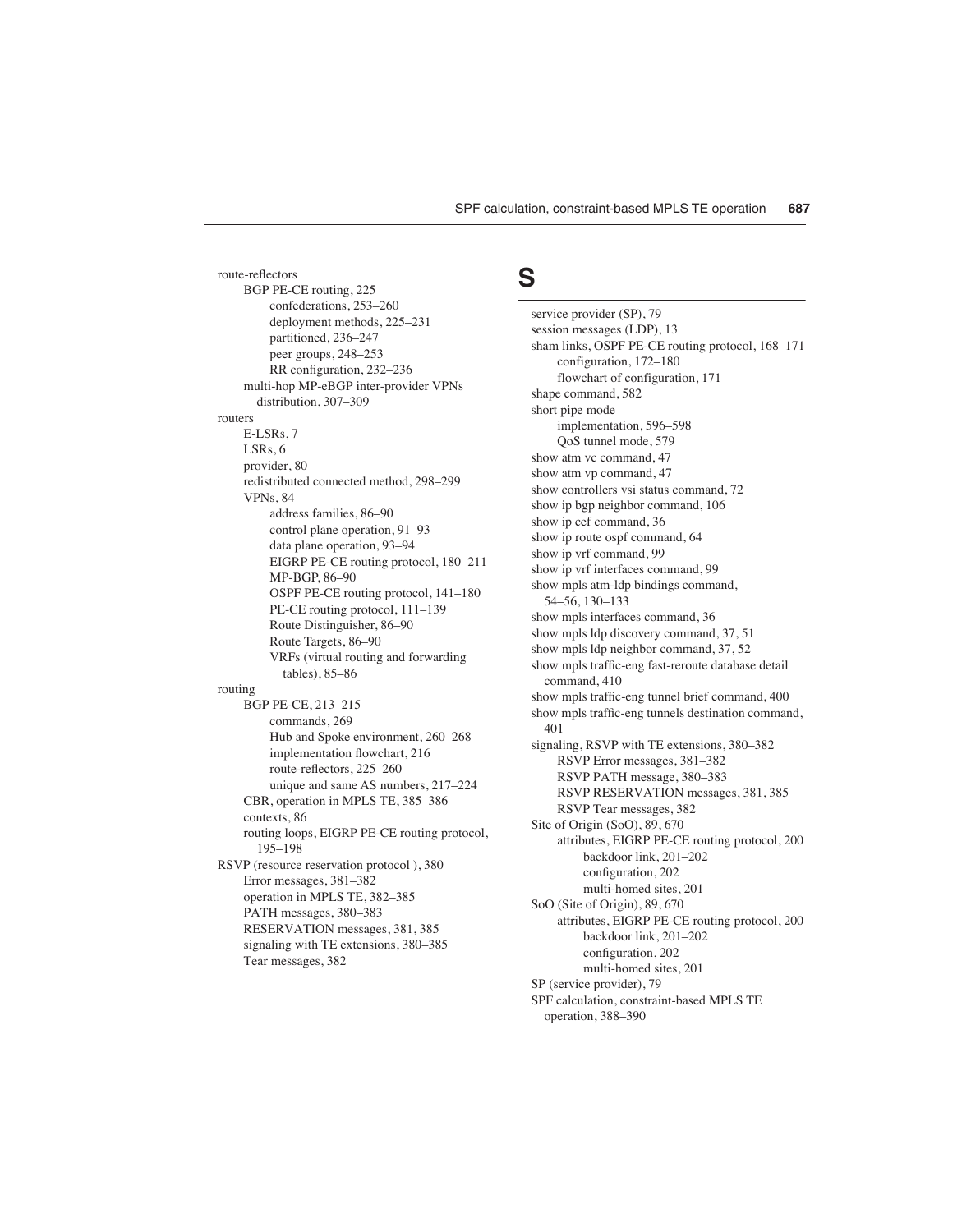static PE-CE routing, 111–112 command reference, 120 configuration, 113–114 devices, 115–118 implementation flowchart, 112–113 verification, 118–120 static tunnels, L2TPv3 configuration, 426–429 devices, 430 operation verification, 429–430 suboptimal routing, EIGRP PE-CE routing protocol, 198 Sub-TLV 6, 393 Sub-TLV 8, 393 Sub-TLV 9, 393 Sub-TLV 10, 393 switches, local, AToM, 517–526

#### **T**

tailend routers, 380 TE (traffic engineering), 375 basics, 375–377 implementation with ATM, 376 implementation with IP, 375 MPLS TE, 375 commands, 416–417 configuration, 393–416 theory, 377–393 TE tunnels (Tunnel1 and Tunnel2), 378 configurations in implementation of MPLS VPN, 411–413 final configurations for dynamic and explicit paths, 404–408 unequal cost load balancing, MPLS TE configuration, 408–409 verification following MPLS TE configuration, 400–404 TLV134, 392 TLV135, 392 TLV-22, 392 topology, MPLS TE configuration, 397 traceroutes, performing on MPLS domain, 21 traffic engineering. See TE TTL field, 9 propagation, disabling, 20

Tunnel Header, 453 tunnel labels, 453 tunnel modes, QoS (quality of service), 576 long pipe mode, 579–580 pipe mode, 578 short pipe mode, 579 uniform mode, 577–578 tunnel mpls traffic-eng fast-reroute command, 410 Tunnel1, 378 Tunnel2, 378 tunneling, L2TPv3 basics, 419–424 commands, 446–447 configuration, 424–426 dynamic tunnel configuration, 431–435 L3VPN implementation, 436–437, 440–446 static tunnel configuration, 426–430 tunnels (TE), verification following MPLS TE configuration, 400–404

#### **U**

unequal cost load balancing, MPLS TE configuration, 408–409 uniform mode implementation, 586–596 QoS tunnel mode, 577–578 unqualified learning, 533 unsolicited downstream label distribution, 15 untagged labels, 17 update-source command, 100 u-PE (user facing PE), 555 upstream, 8 user facing PE (u-PE), 555

# **V**

VC-FEC (Virtual-circuit FEC), 454 VC-merge, 29–31 VCs (virtual circuits), 46 cell-mode MPLS with merge, 58 ATM LSR configuration, 59 ATM LSR verification steps, 61 configuration flowchart, 59 device configuration, 60 Edge ATM LSR configuration steps, 59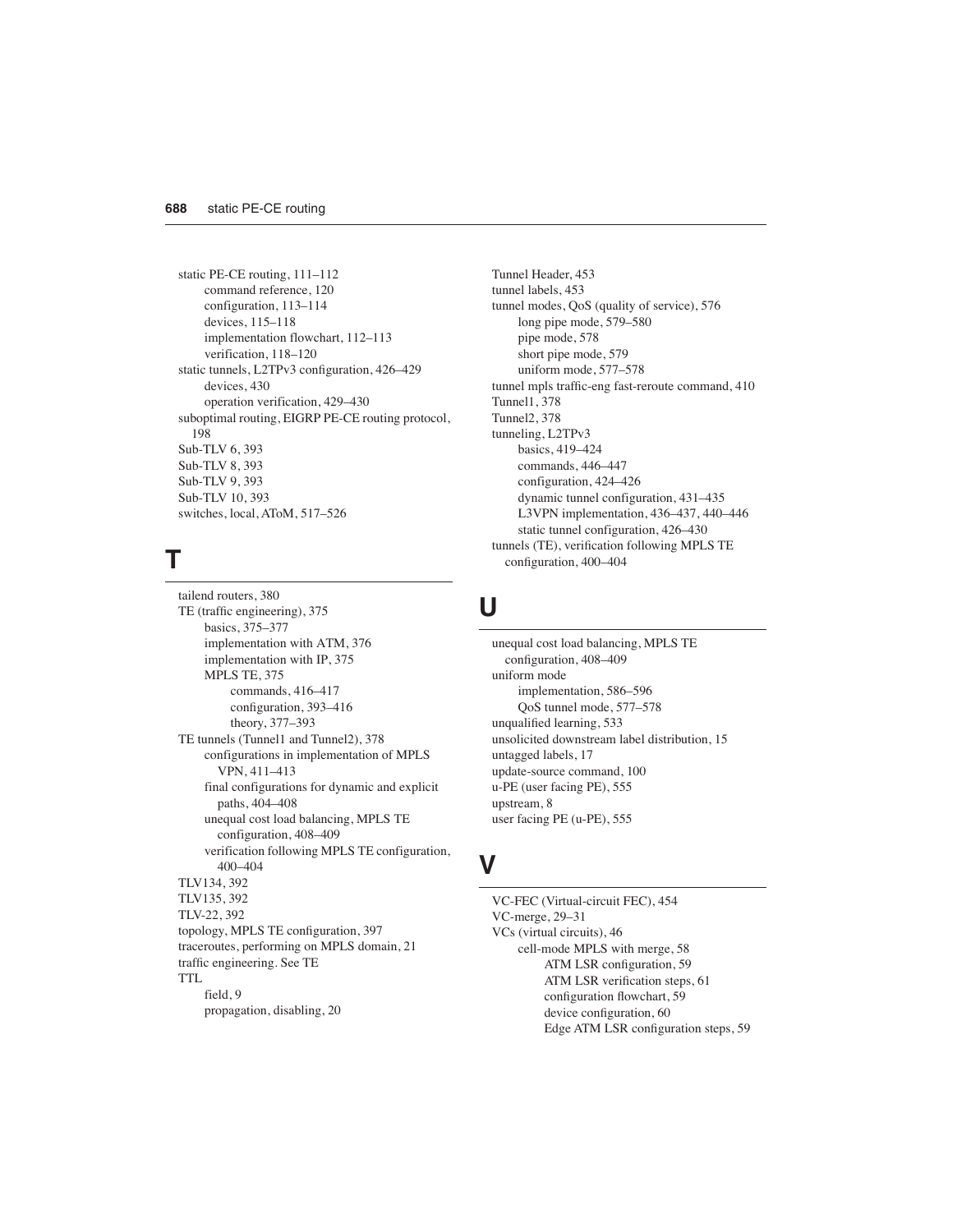cell-mode MPLS without merge, 61–62 label withdrawal procedure, 457 Multiplexing, 41 verification AAL5 over MPLS operation, 463–465 BGP PE-CE routing confederations, 259–260 Hub and Spoke environment, 264–268 inbound filters, 241–242 partitioning route-reflectors, 247 peer groups, 251–253 route-reflectors, 235–236 unique and same AS numbers, 222–224 CBTS (class-based tunnel selection), 652 cell-mode MPLS configuration, 51–53 over VP tunnels, 64–65 CSC network deployment carrier not running MPLS, 357–358 carrier providing MPLS VPN service, 370–371 carrier running MPLS, 363–365 EIGRP PE-CE routing protocol basic configuration, 192–195 BGP cost community and SoO attribute, 209–211 frame mode MPLS, 36–38 H-VPLS, 559–561 inter-provider VPNs distribution, back-to-back VRF method, 285–287 L2TPv3, L3VPN implementation, 440–441 Layer 2 VPNs over Inter-AS, 634 Layer 3 VPNs over Layer 2 VPN, 640–641 MPLS TE over TE PE to P tunnels, 415–416 PE to PE tunnels, 414–415 multicast VPNs, 615 multi-VRF CE, 629 OSPF PE-CE routing, 162–166, 177–180 PPP over MPLS, 490–492 RFC 2684 routed PVCs, 44–45 RIPv1 PE-CE routing, 136–138 RIPv2 PE-CE routing, 128–129 static PE-CE routing, 118–120 transporting VPNv4, redistributed connected method, 299 VPLS, Direct Attachment Architecture, 541–543, 550–551

VFI (virtual forwarding instance), 531 virtual circuits. See VCs virtual forwarding instance (VFI), 531 virtual path identifier/virtual channel identifier fields (VPI/VCI fields), 46 Virtual Private LAN Service. See VPLS Virtual Private Wire Service (VPWS), 450 virtual routing and forwarding tables. See VRFs virtual switch interface (VSI), 66, 531 Virtual-circuit FEC (VC-FEC), 454 VLANs mode, Ethernet over MPLS, 472–475 rewrite, Ethernet over MPLS, 476 VP tunnels, cell-mode MPLS over ATM, 62 ATM PVP configuration flowchart, 63 configuration steps, 63–64 device configuration, 65–66 Edge ATM LSR configuration flowchart, 63 verification steps, 64–65 VPI/VCI fields (virtual path identifier/virtual channel identifier fields), 46 VPLS (Virtual Private LAN Service), 450 basics, 529 components, 529–531 MAC Address Learning, 531, 533 MAC Address Withdrawal, 533–534 CE configurations, 565 commands, 566–567 Direct Attachment Architecture, 535 dot1q tunnel mode and Layer 2 tunneling, 546–555 flowchart of configuration, 537–538 port and 802.1Q VLAN mode, 538–546 H-VPLS, 555–557 CE routers, 565 flowchart of configuration, 557 PE routers, 561–563 Q-in-Q mode, 558–559 service verification, 559–561 user PE routers, 563–565 implementation with GSR 12000 series, case study, 662–669 QoS implementation, 602–603 unifying Layer 2 and Layer 3 services, 450 VPN version 4 (VPNv4), 86 **VPNs** architecture, 83–84 basic configuration, 95